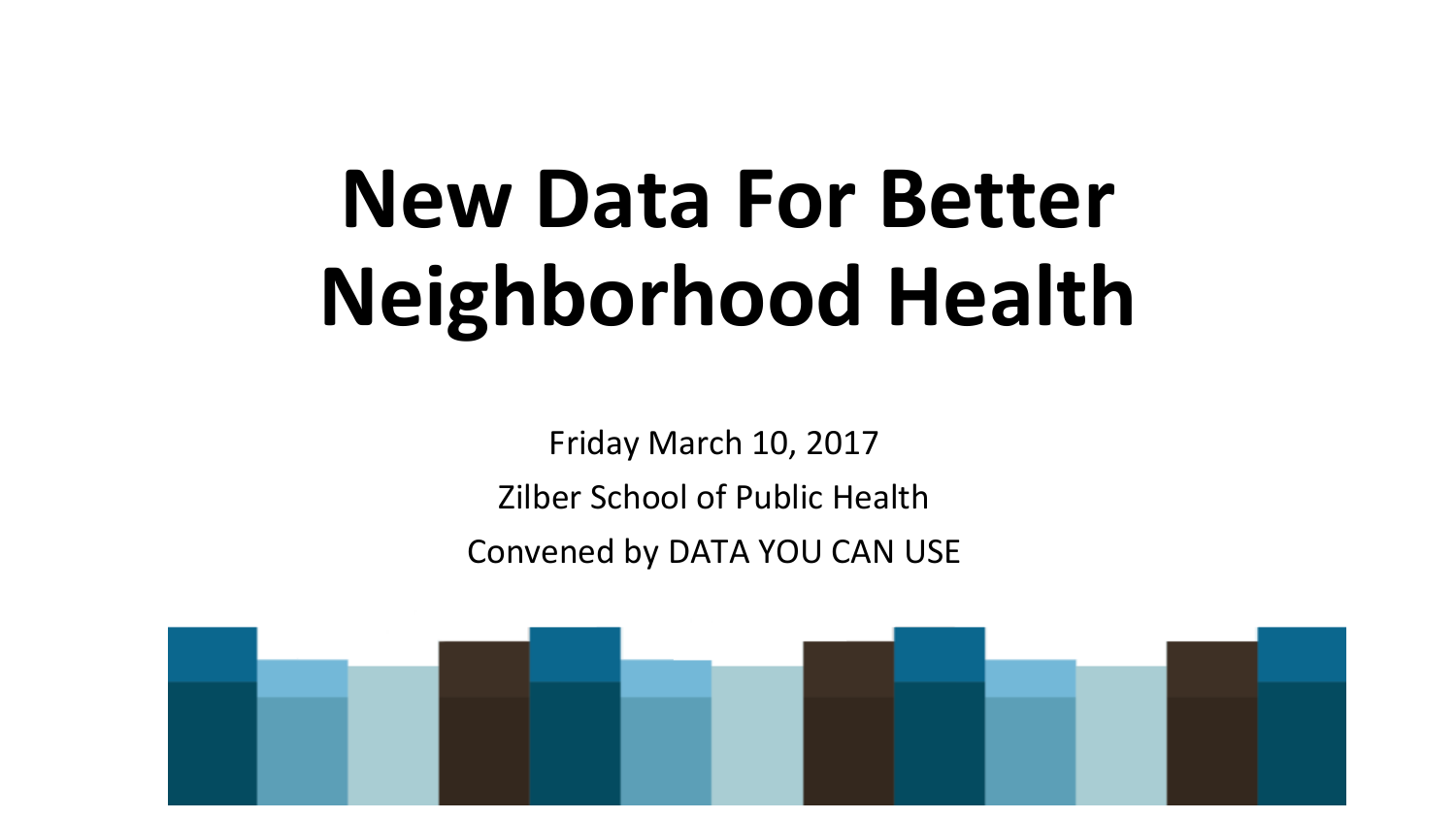### **AGENDA**

- ➢Welcome and Introductions
- ➢Health and Wealth- what's the connection?
- ➢New Data sets
	- ➢Healthy Cities ➢Healthy Neighborhoods ➢Healthy Homes
- ➢How can you USE this?
- $\triangleright$  What's next?



**Created by Laura Golben** from Noun Project

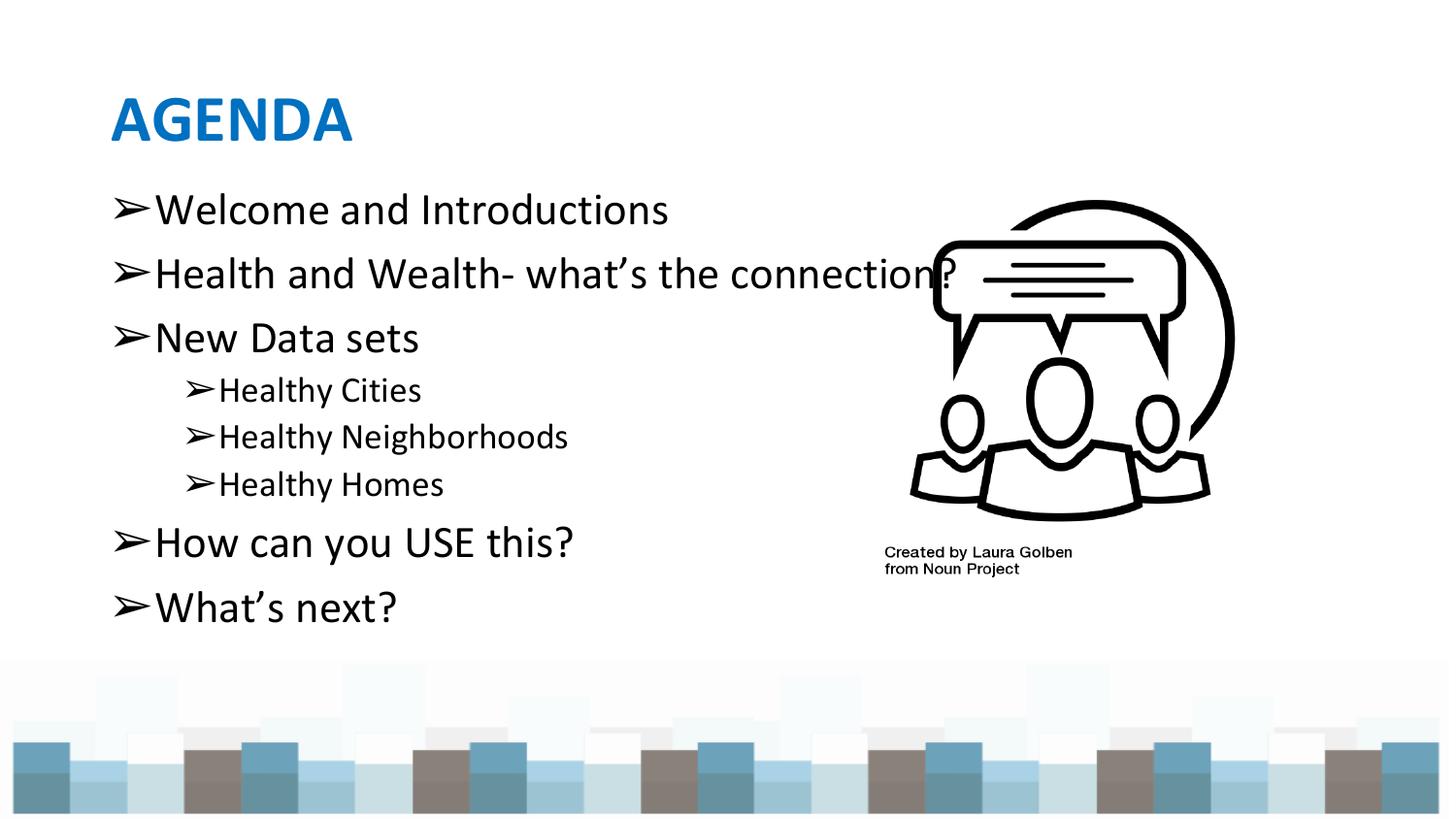## **Health and Wealth: What's the connection?**

Q. In African countries that experienced strong economic growth from mineral revenue:

- a. Overall health and nutrition **improved**
- b. Overall health conditions **declined**

c. There was **no relationship** between economic growth and health.

Source: [World Bank](https://mail.google.com/mail/u/0/Search Results [PDF]Health or Wealth: Which Comes First? - World Bank)

#### **Answer: b. Overall health conditions declined**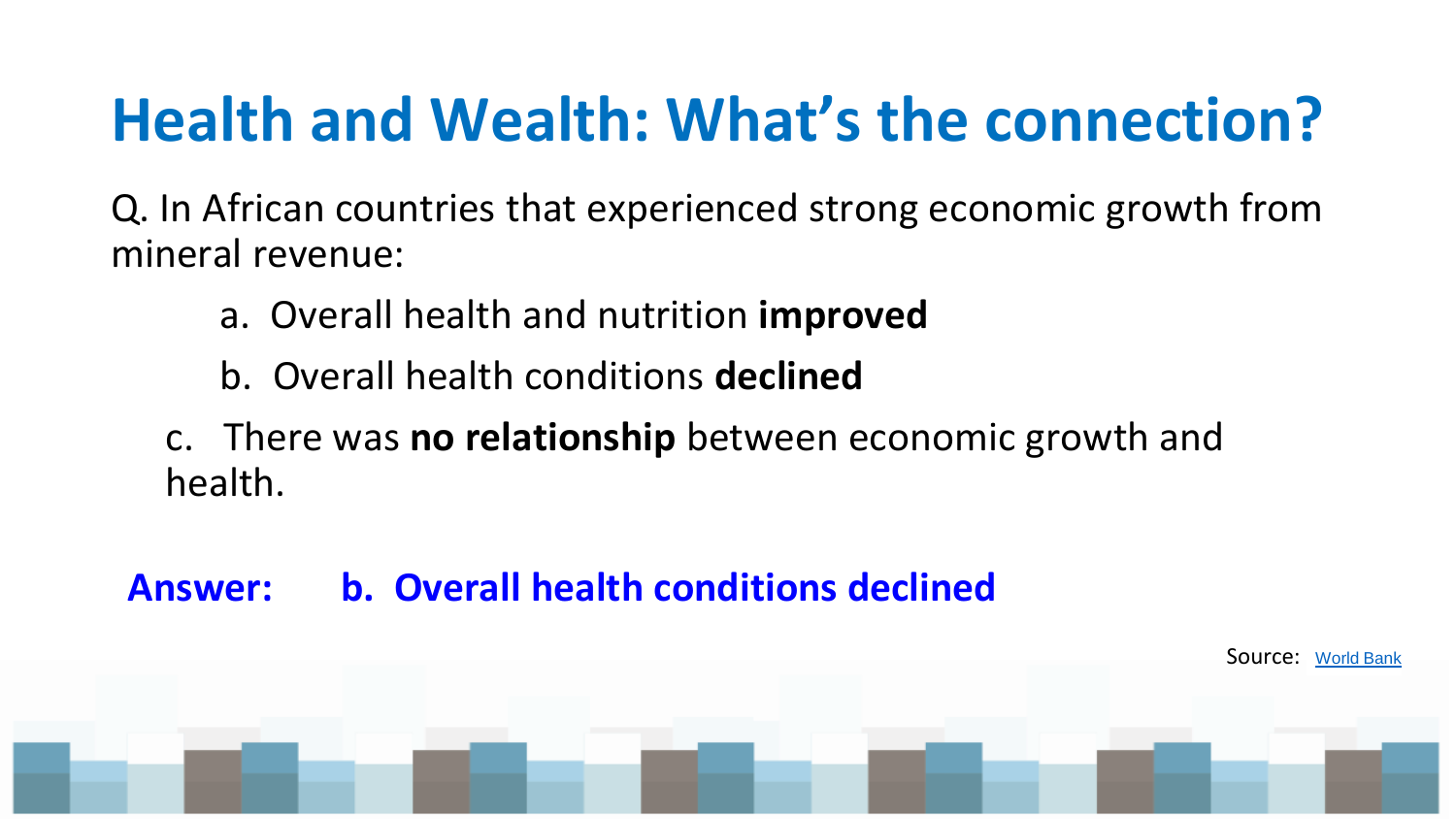## **Health and Wealth: What's the connection?**

Q. In Asian countries that experienced strong economic growth:

- a. Overall health and nutrition **improved**
- b. Overall health conditions **declined**
- c. There is **no relationship** between economic growth and health.

#### **Answer: a. Overall health and nutrition improved**

Source: [World Bank](https://mail.google.com/mail/u/0/Search Results [PDF]Health or Wealth: Which Comes First? - World Bank)

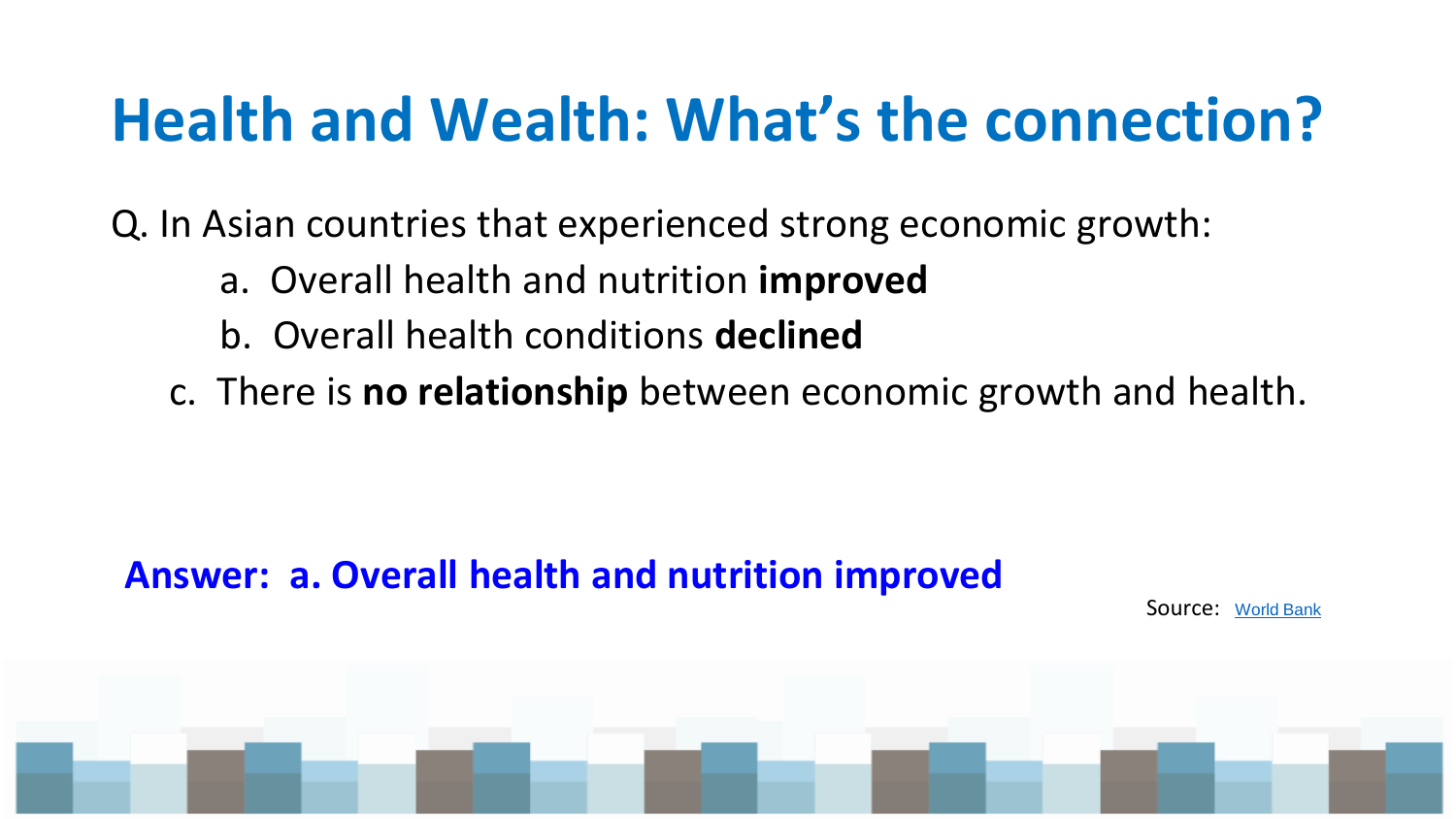## **Health and Wealth: What's the connection?**

Q. On a macro level, investments in health and nutrition:

- a. Are highly cost effective for people's health
- b. Are good for improved productivity and economic development.
	- c. Both a and b are true

#### **Answer: c. Both a and b are true**

Source: [World Bank](https://mail.google.com/mail/u/0/Search Results [PDF]Health or Wealth: Which Comes First? - World Bank)

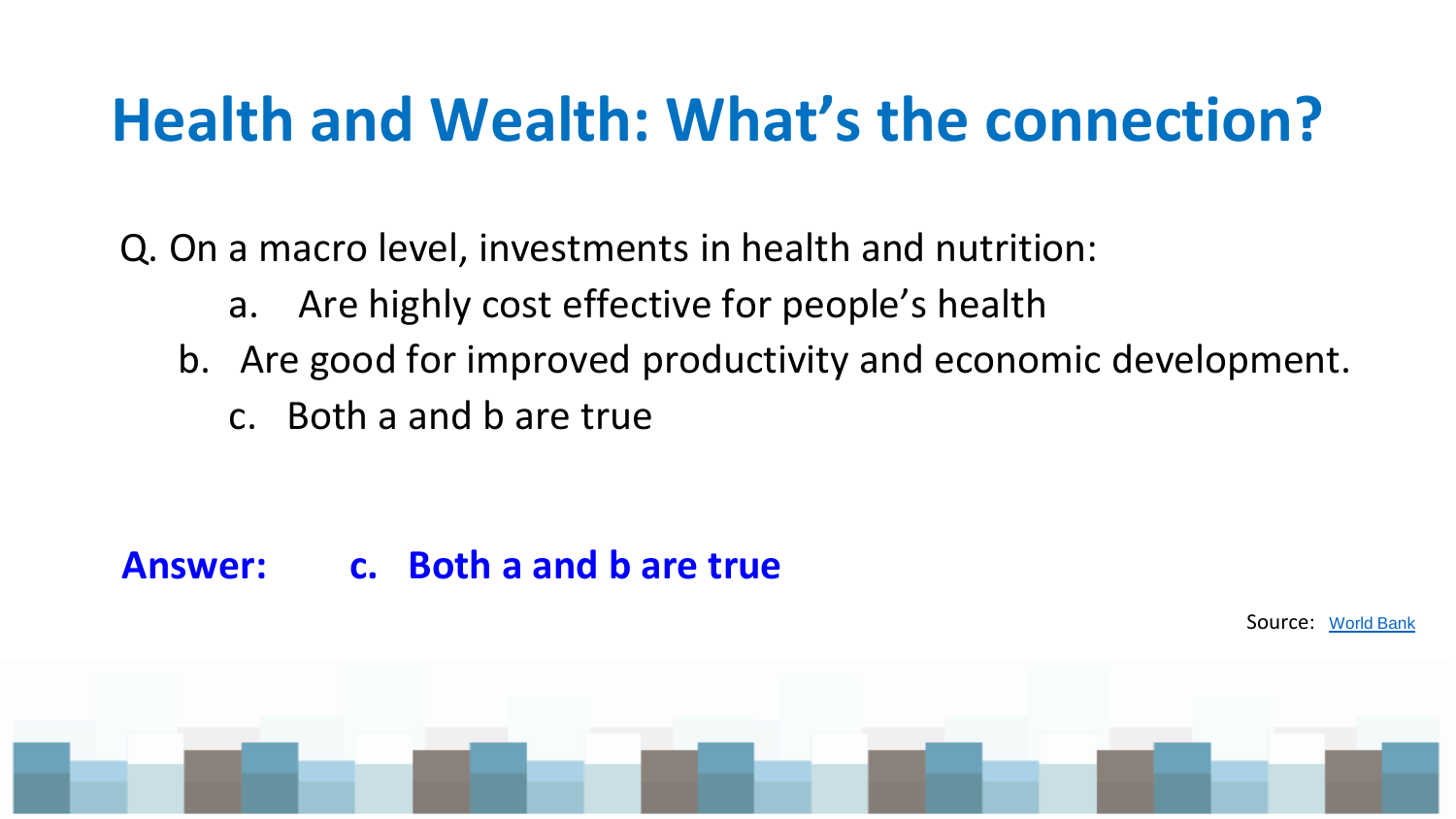#### **Health and Wealth: What's the connection?** On the individual level

- ❑People with lower incomes report poorer health (both physical and mental)
- ❑ 36% of those living in poverty get the recommended level of aerobic exercise
- ❑ 60% of those on the upper end of the income scale get the recommended level of aerobic exercise
- $\Box$  People living in poverty are more than 3 times as likely to have activity limitations due to chronic illness
- ❑ People with lower incomes have a higher risk of disease (heart disease, diabetes, stroke)
- $\Box$  People with lower incomes live shorter lives
	- $\Box$  Poor people (over age 25) have a life expectancy of 74
	- $\Box$  People at upper end of the income scale have a life expectancy of 81
- $\square$  People with higher incomes experience place-based health benefits  $\square$  Source: Urban Institute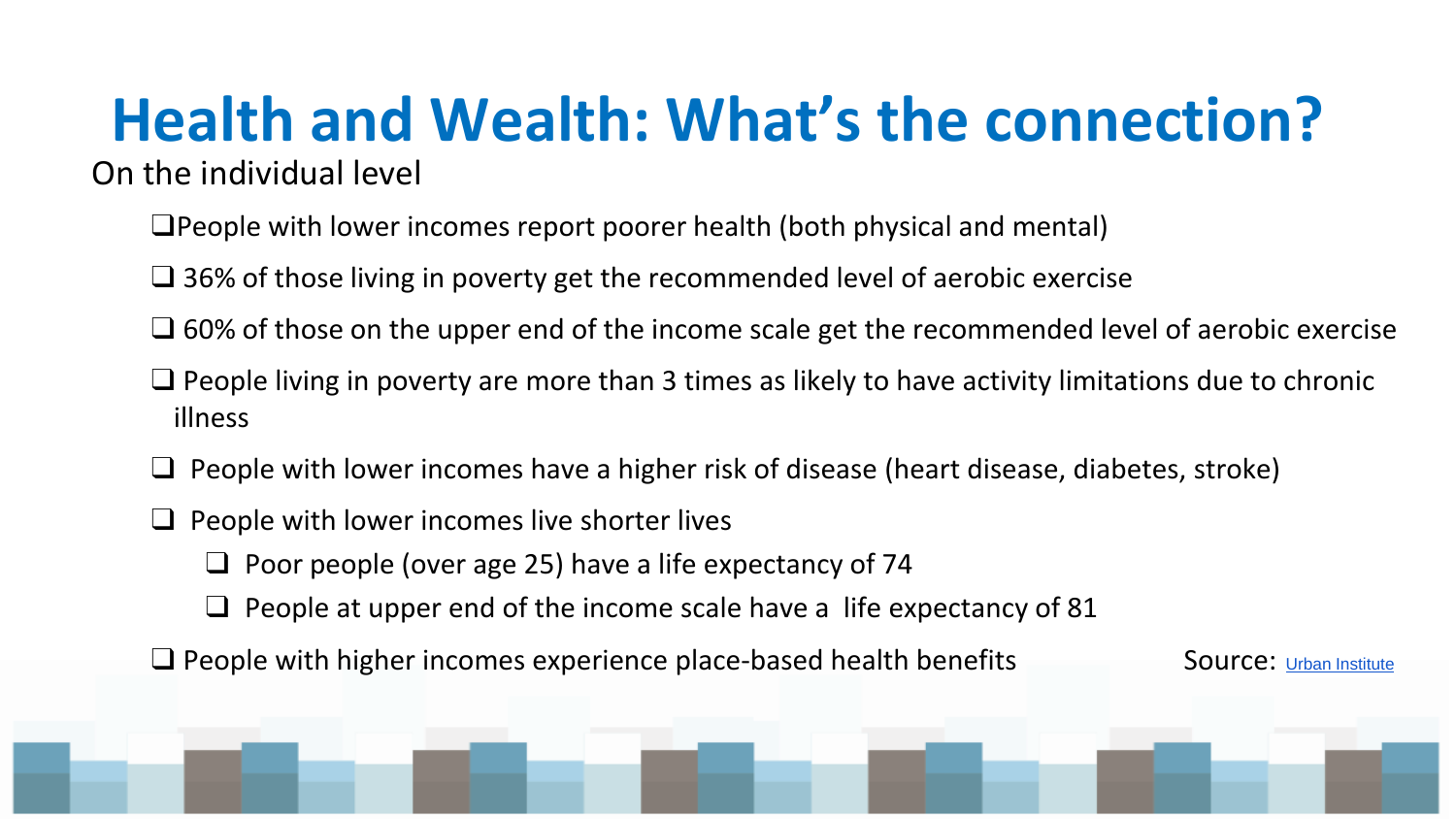## **How do Neighborhood Conditions affect the health of Individuals?**

- $\triangleright$  Access to healthy foods
- $\triangleright$  Built environment
- $\triangleright$  Advertising
- ➢Housing
- ➢Transportation
- ➢School systems
- ➢Jobs and Health Care
- ➢Environmental pollution
- ➢Disinvestment Source: Urban Institute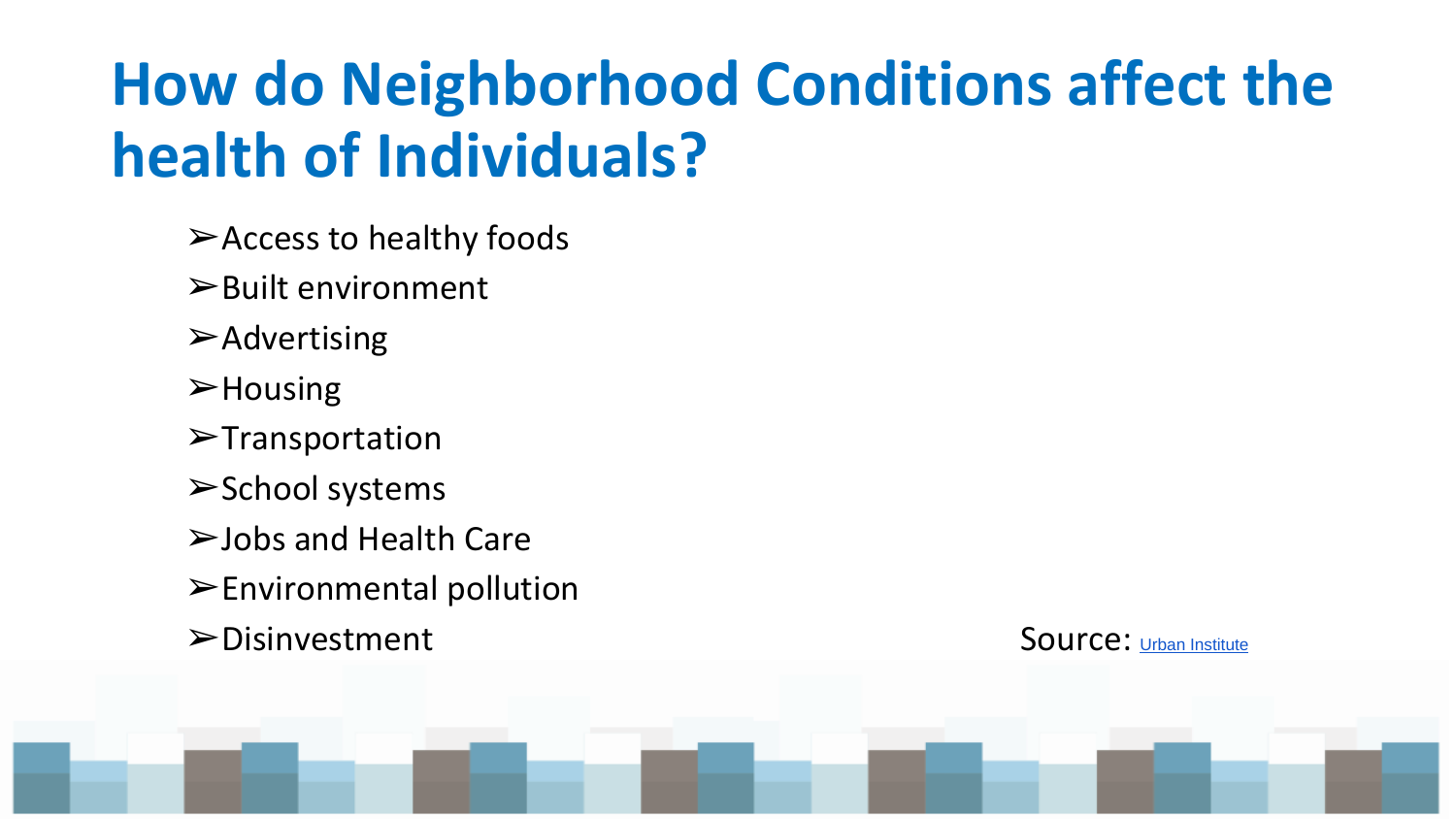### **Three New Resources**

- 1. CityHealth, de Beaumont Foundation Policies that affect Health
- 2. 500 Cities, Robert Wood Johnson Foundation Health data at census tract level
- 3. Community Data Base, data resource for lead in Milwaukee

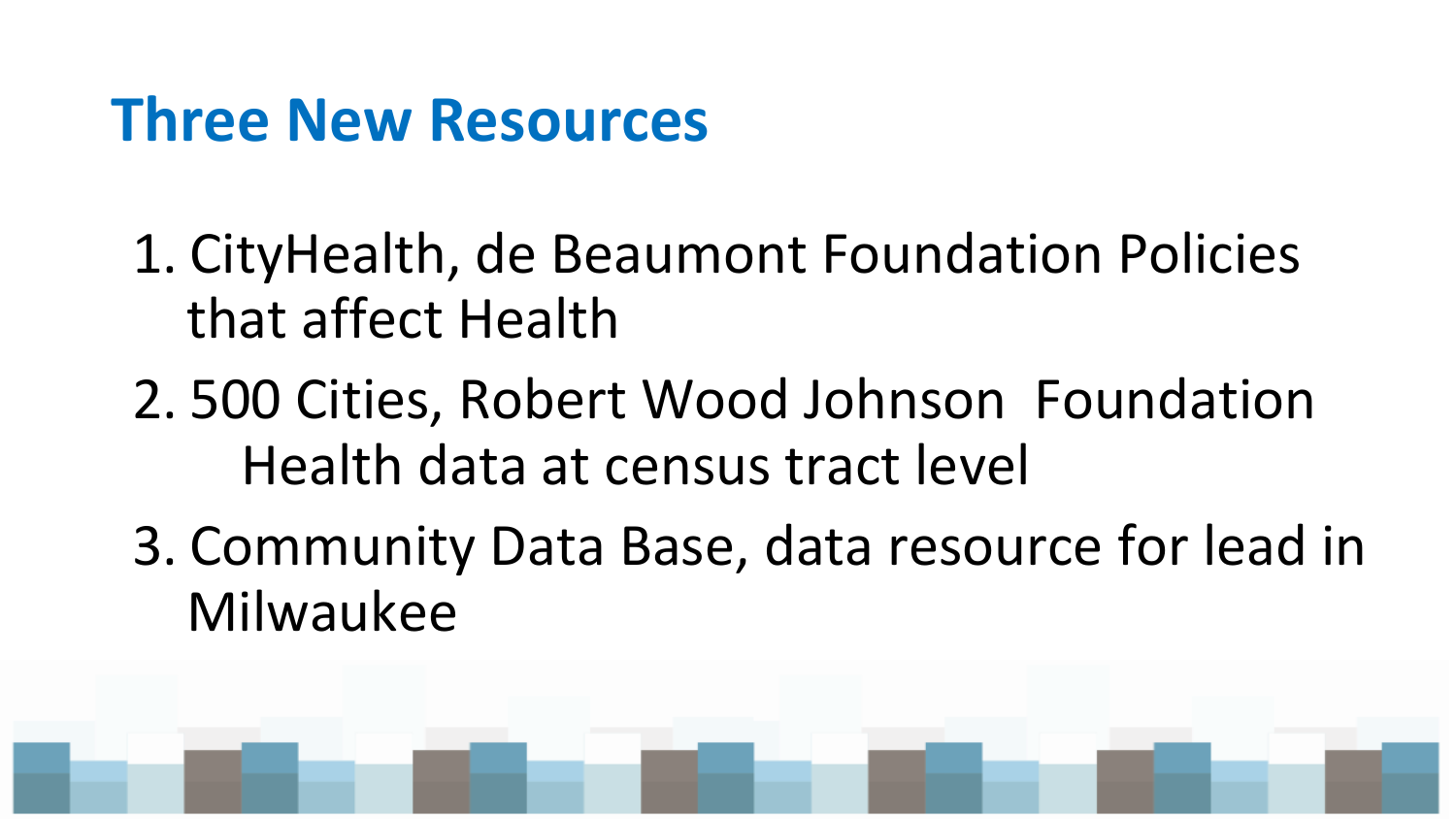### **[CityHealth](http://cityhealth.org/ )**

#### Rating cities on nine evidence-based policies that affect health

- Nine policies <http://cityhealth.org/#jump-to-policy>
- By City <http://cityhealth.org/city/Milwaukee>
- By Policy<http://cityhealth.org/policy/40-cities-complete-streets>
- Data Deep Dive
	- Codebook
	- Data
	- Evidence [http://cityhealth.org/download/CityHealth\\_CompleteStreets.pdf](http://cityhealth.org/download/CityHealth_CompleteStreets.pdf)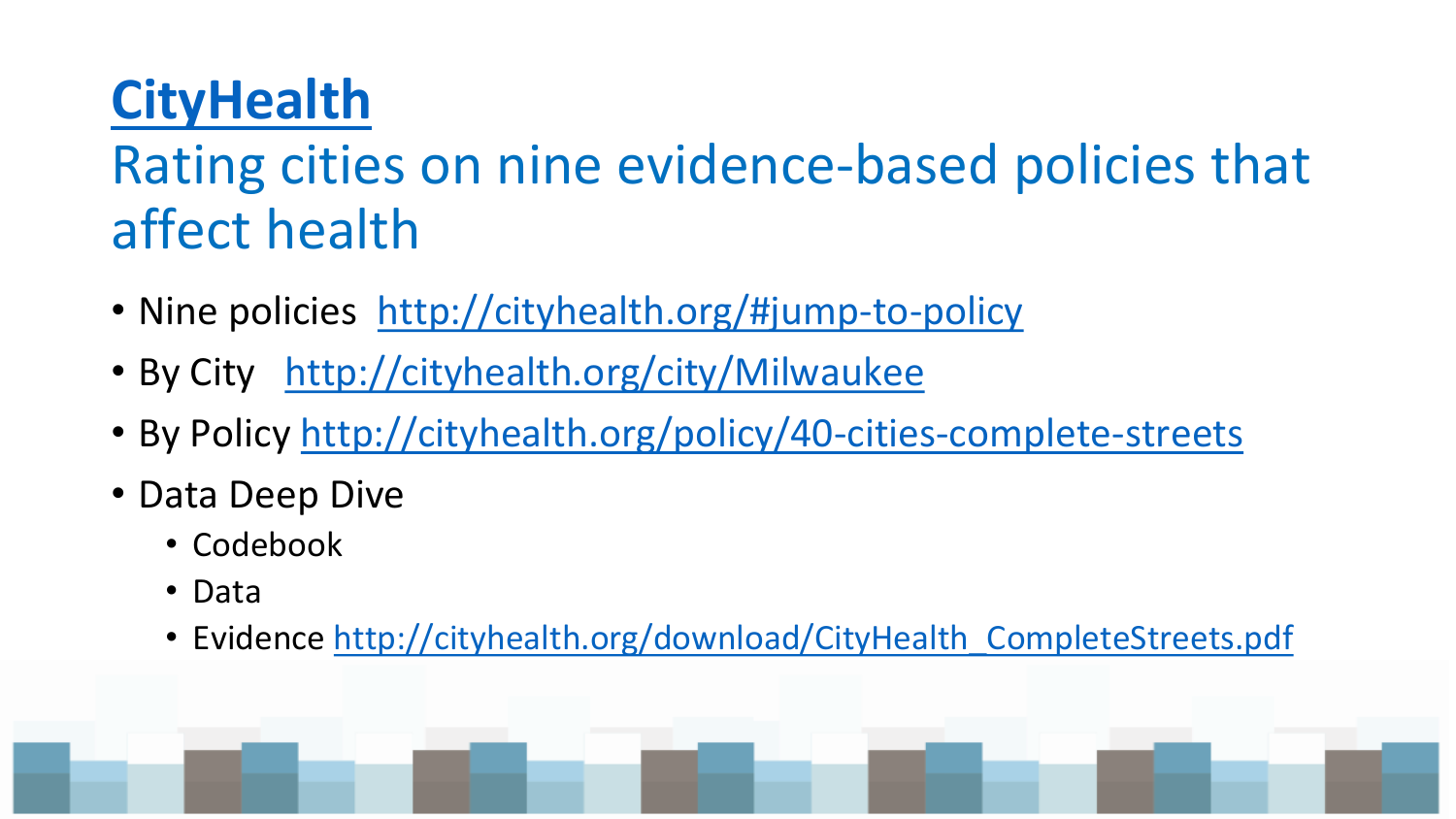## **500 Cities Local data for better health**

<https://www.cdc.gov/500cities/>







City **Health Variable** Interactive

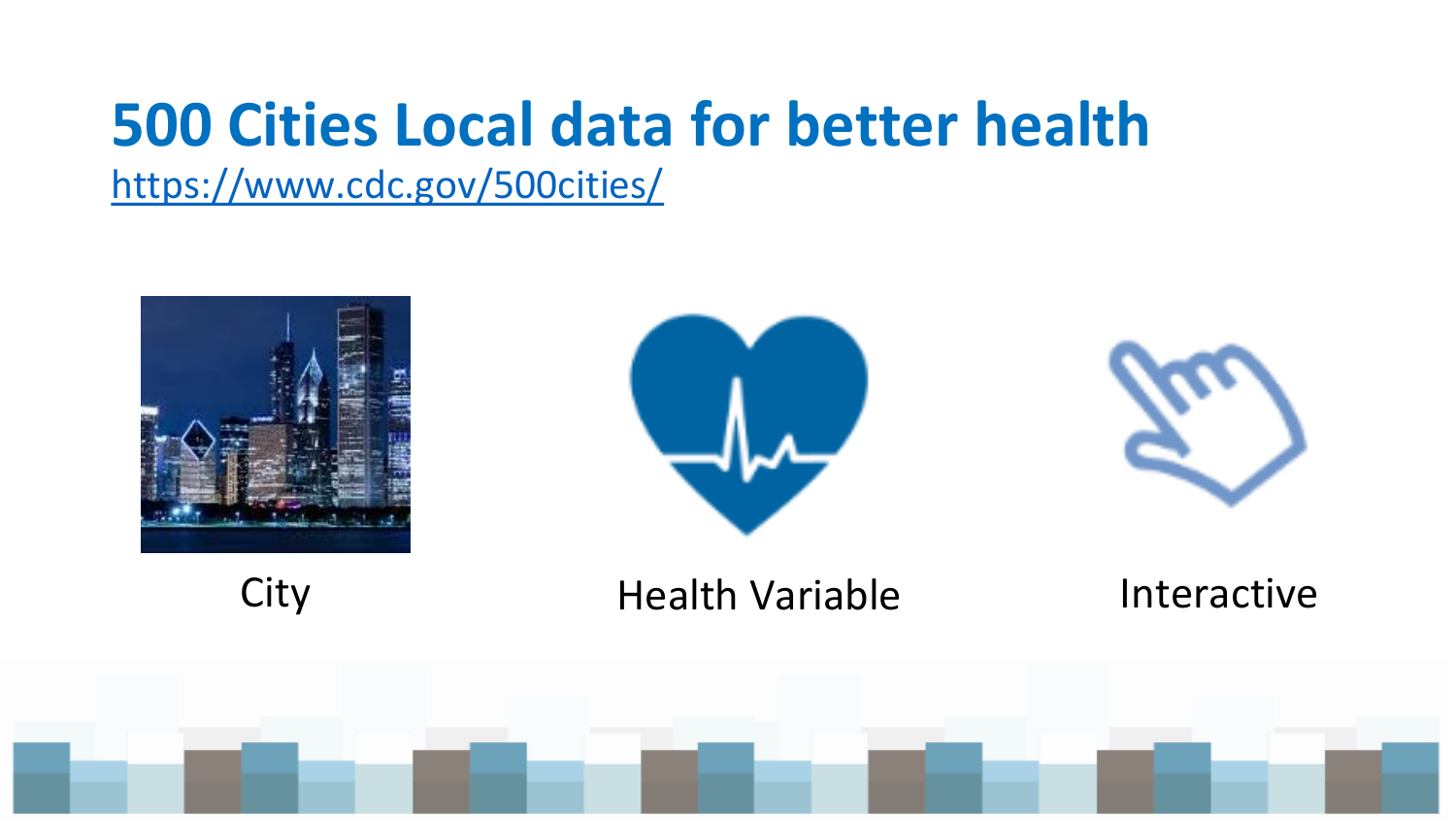

## **Milwaukee's binge drinking map from the 500 Cities Project**

Census tracts in Milwaukee range from 4.8% - 35.3% prevalence

> Data source: 500 Cities, interactive mapping section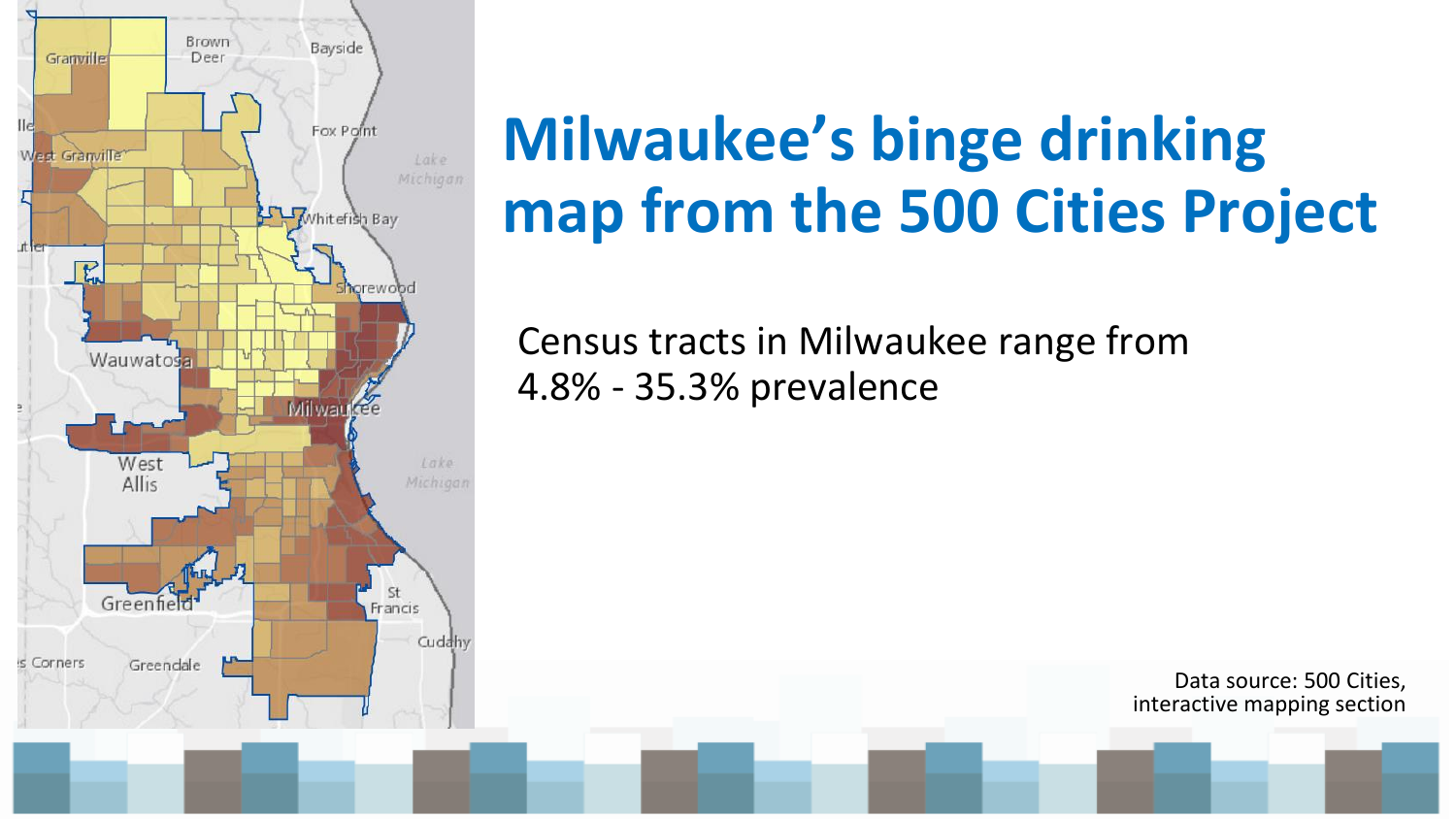

## **[Applying 500 Cities data](https://nccd.cdc.gov/500_Cities/rdPage.aspx?rdReport=DPH_500_Cities.InteractiveMap&islStates=59&islCategories=HLTHOUT&islMeasures=PHLTH) [to Milwaukee Neighborhoods:](https://nccd.cdc.gov/500_Cities/rdPage.aspx?rdReport=DPH_500_Cities.InteractiveMap&islStates=59&islCategories=HLTHOUT&islMeasures=PHLTH)**

Model-based estimates for no leisure-time physical activity among adults aged >=18 years

Data source: 500 Cities data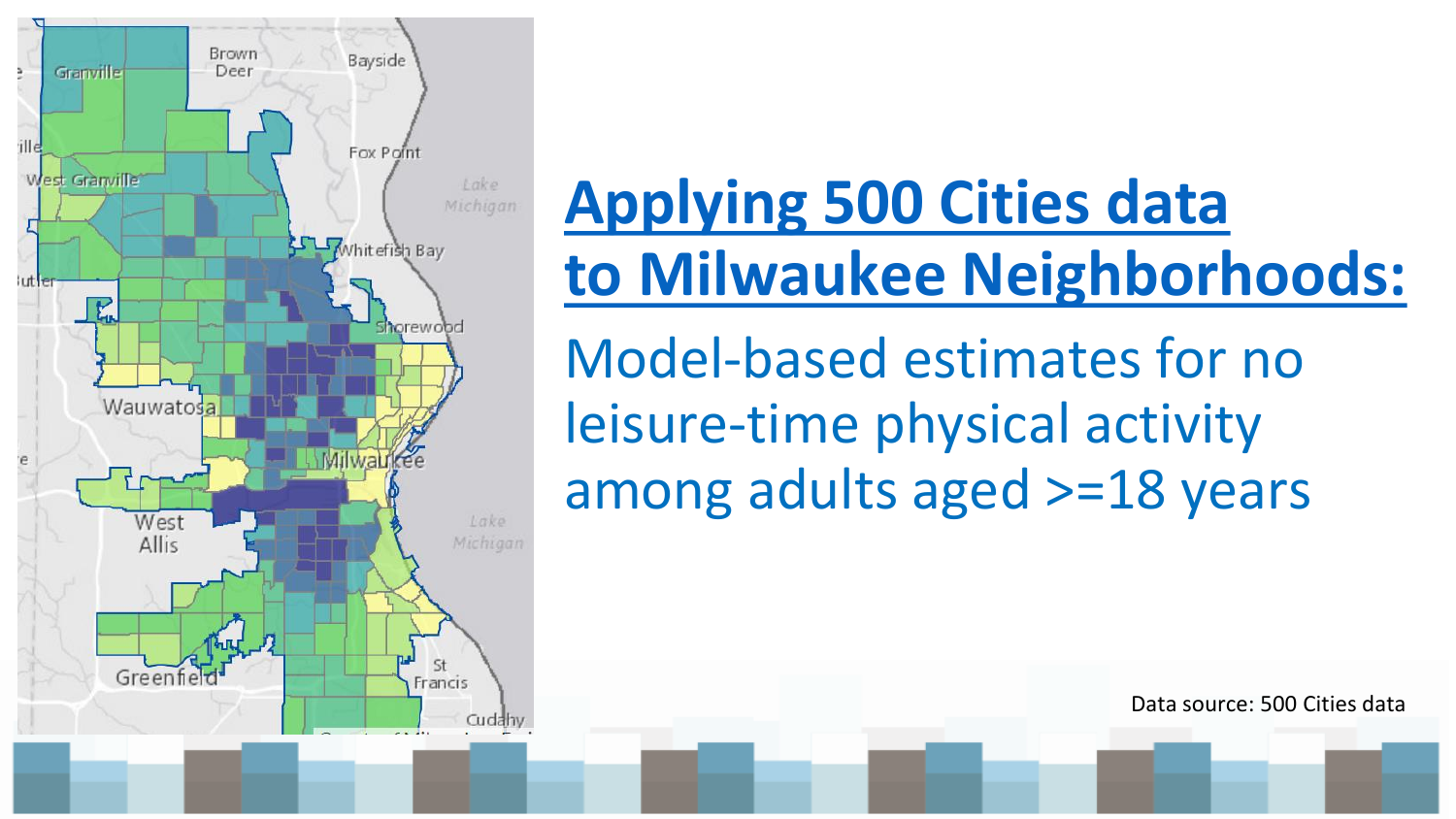### **Applying 500 Cities data to Milwaukee Neighborhoods:** Physical Activity\* in Clarke Square and Northwest Side





Data source: 500 Cities data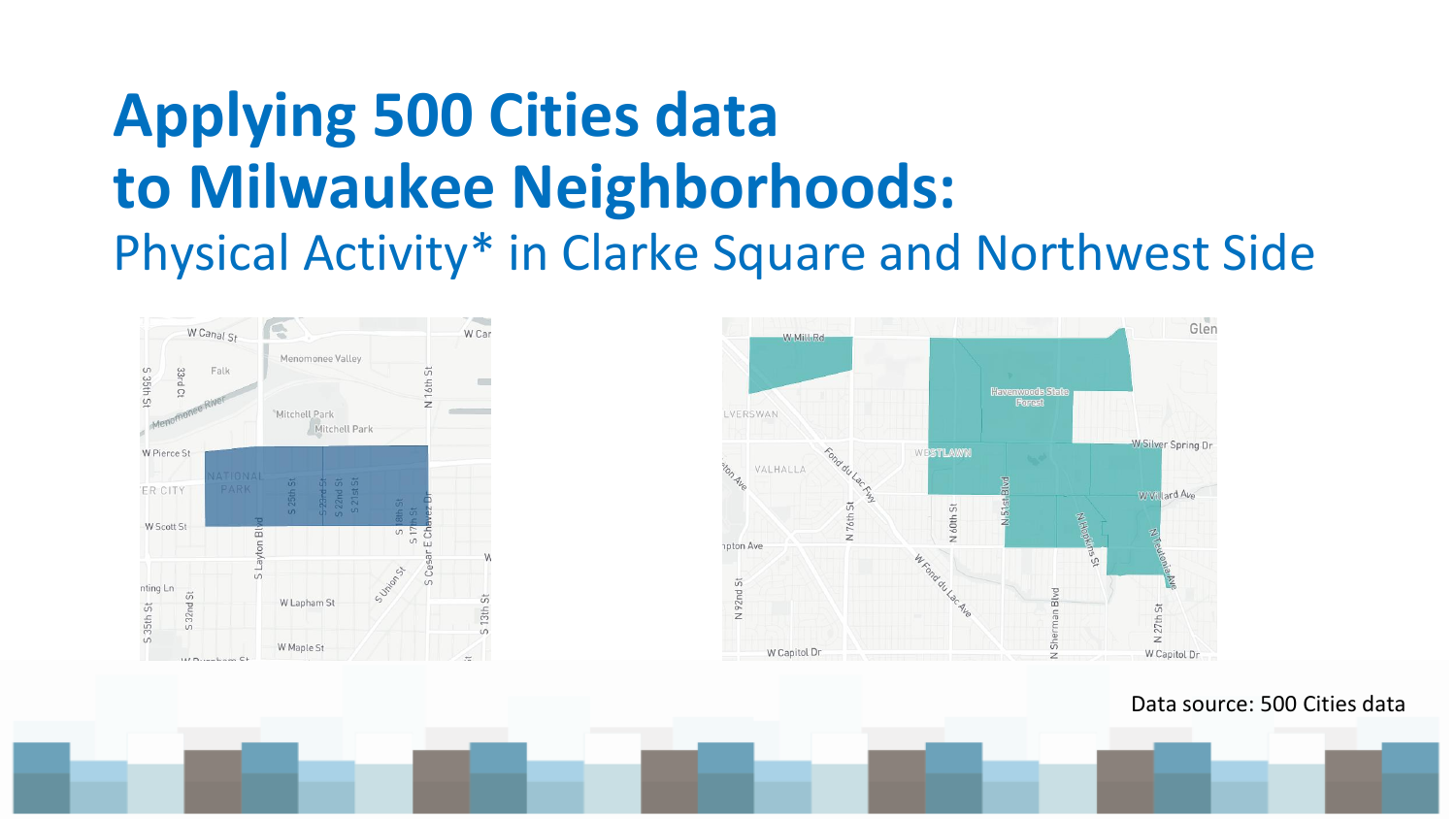### **MKE Community Database - Background**

#### *<HTTP://MKECOMMUNITYDATA.COM>*

**The Milwaukee Community Database is a tool that makes it easier for data storytellers to find, use and share data.**

Born out of a partnership between

- The Milwaukee Neighborhood News Service
- HackMKE/Milwaukee Data Initiative
- Marquette University Diedrich School of Communication

More than 40 organizations were interviewed to provide their perspective on how data can be made *easier to use*.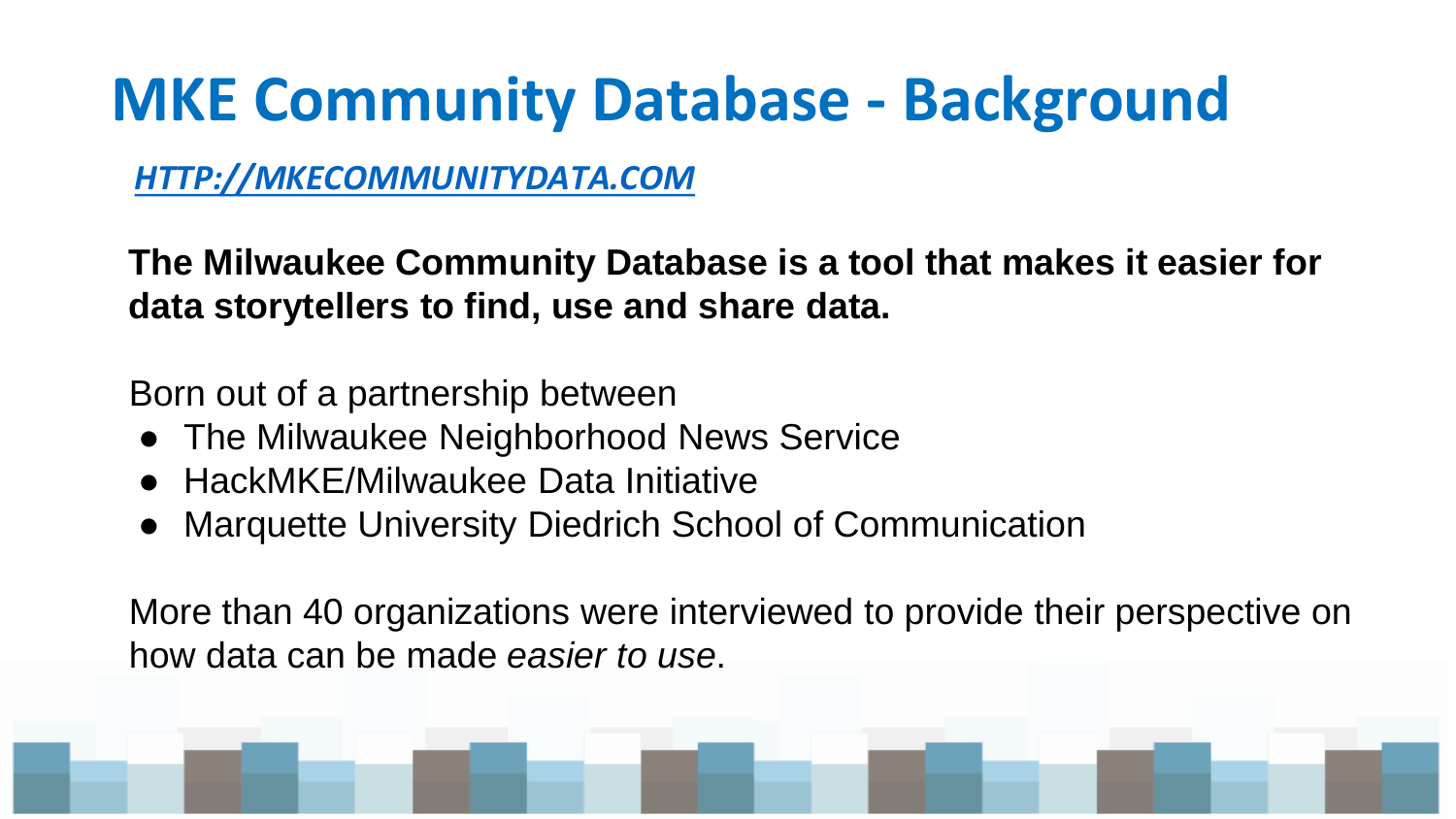### **MKE Community Database - Use Case**

#### *<HTTP://MKECOMMUNITYDATA.COM>*

#### [Do you need a water filter](goo.gl/5V1k8B)?

| Grid |  | Graph   | Map | 75653 records | $\alpha$                 | $-110$<br>$\mathbf{1}$ |
|------|--|---------|-----|---------------|--------------------------|------------------------|
| id   |  | shapeid |     | $\mathbf x$   | у                        | Number                 |
| 1    |  | 0       |     |               | $-87.9367$ 43.07507 4151 |                        |
| 2    |  | 1       |     |               | $-87.9367$ 43.07507 4157 |                        |
| 3    |  | 2       |     |               | $-87.9367$ 43.07507 4161 |                        |
| 4    |  | 3       |     |               | $-87.9367$ 43.07507 4171 |                        |
| 5    |  | 4       |     |               | $-87.9367$ 43.07507 4175 |                        |
| 6    |  | 5       |     |               | $-87.9367$ 43.07507 4179 |                        |
| 7    |  | 6       |     |               | $-87.9367$ 43.07507 4187 |                        |
| o    |  |         |     | ראמה דם       | 10.07507                 |                        |

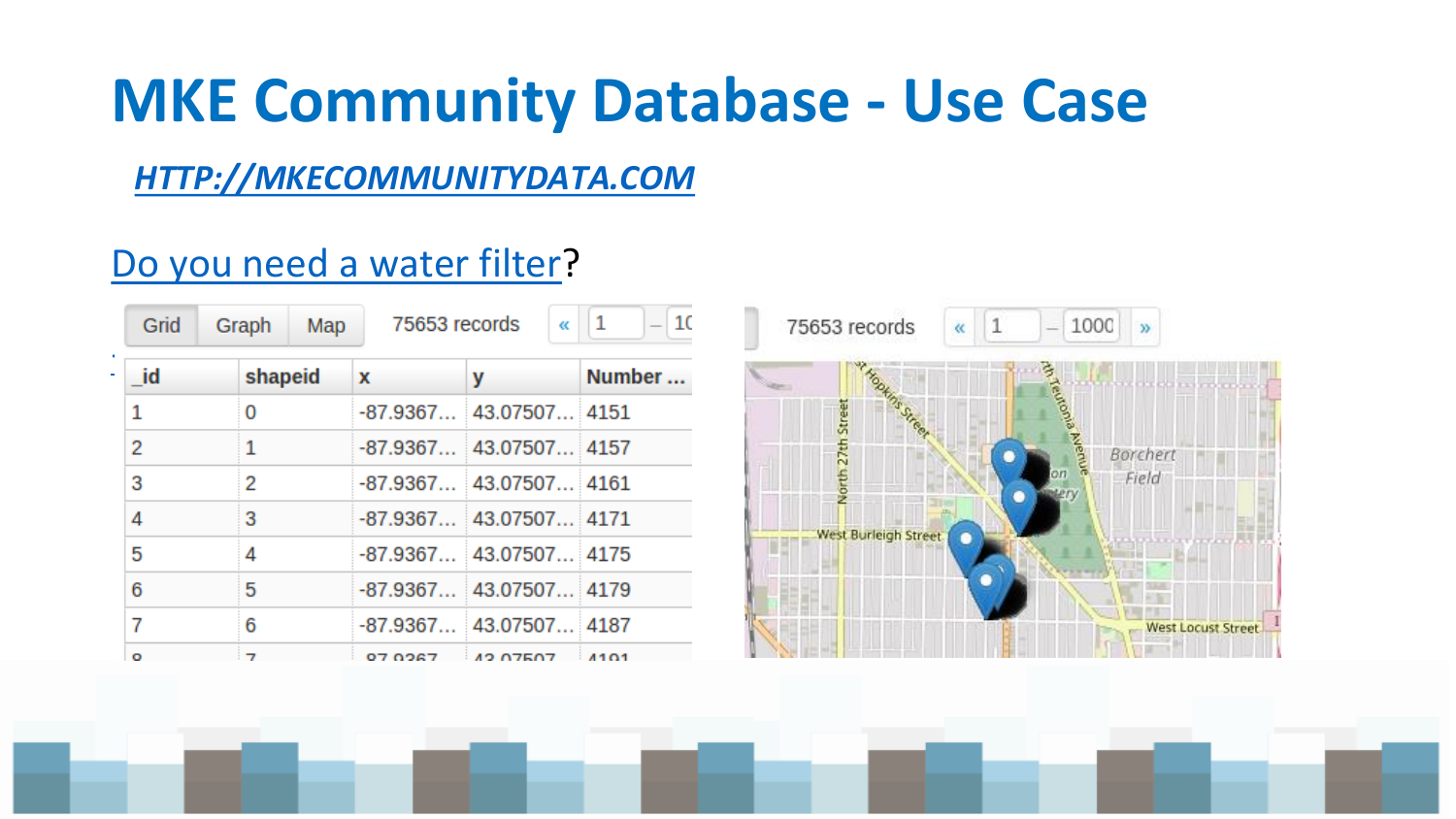### **Your Turn– How can YOU USE this?**

- Explore one of the three sites
	- <http://cityhealth.org/>
	- <https://www.cdc.gov/500cities/>
	- [http://www.mkecommunitydata.com/dataset/milwaukee-city-properties](http://www.mkecommunitydata.com/dataset/milwaukee-city-properties-with-lead-service-lines/resource/f949a93c-a78f-404a-a3ee-e81782ee36df)with-lead-service-lines/resource/f949a93c-a78f-404a-a3ee-e81782ee36df

#### Or

• Talk with others about how this information can be used in your work.

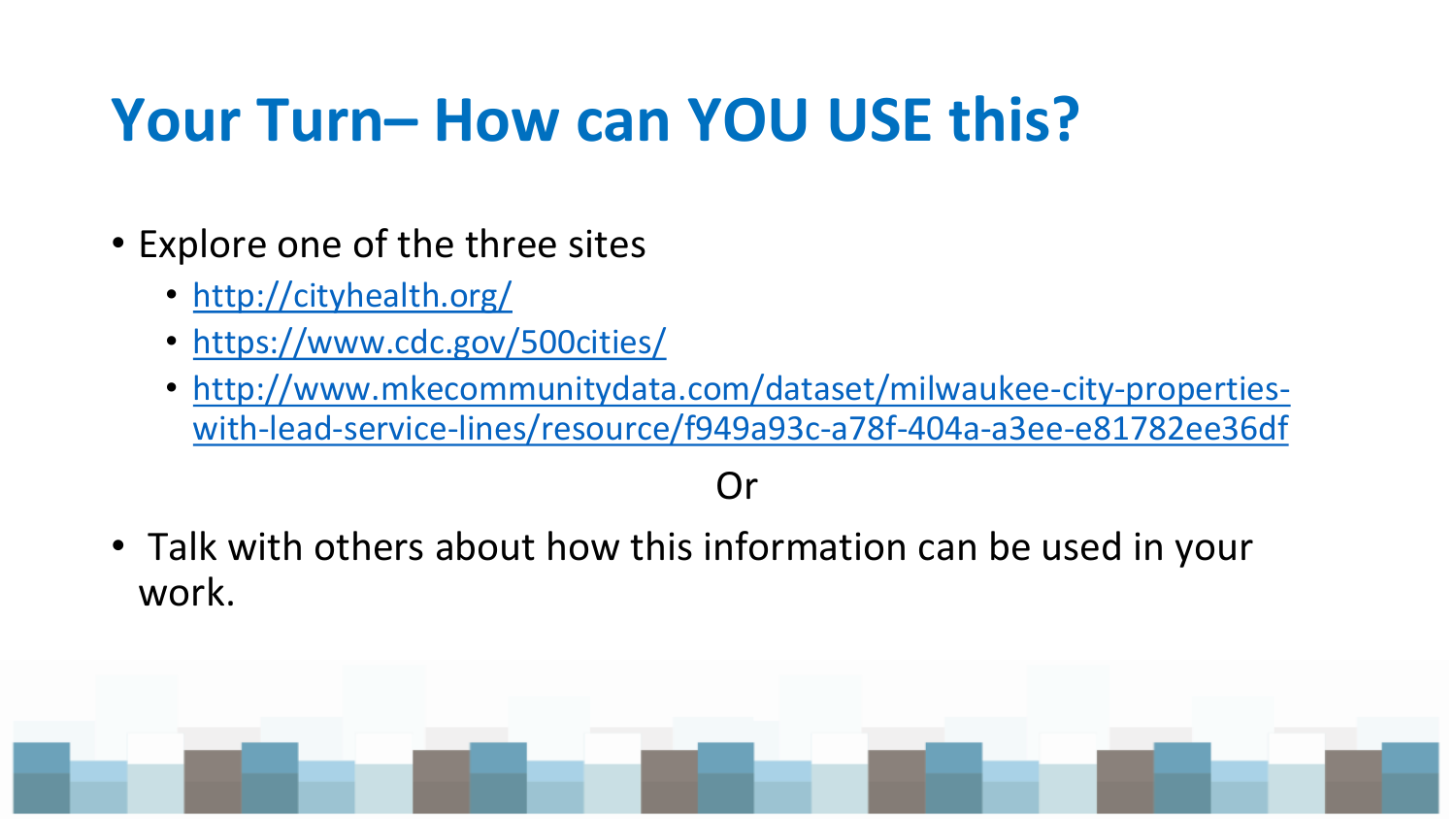## **What's Next?**

➢Sharing uses of these fresh data sets, and how the data is applied

- ➢Follow up with attendees to see if these health data sets have been used for decision making, or other applications
- ➢Streamlining of large data efforts, announcements of new data
- ➢Hold United Way community opportunity on health data
- ➢New blog post on neighborhood asset identification
- ➢Tool for identifying neighborhood assets
- ➢Workshop on Crime/ Safety Data in the neighborhoods

 $\triangleright$  And...

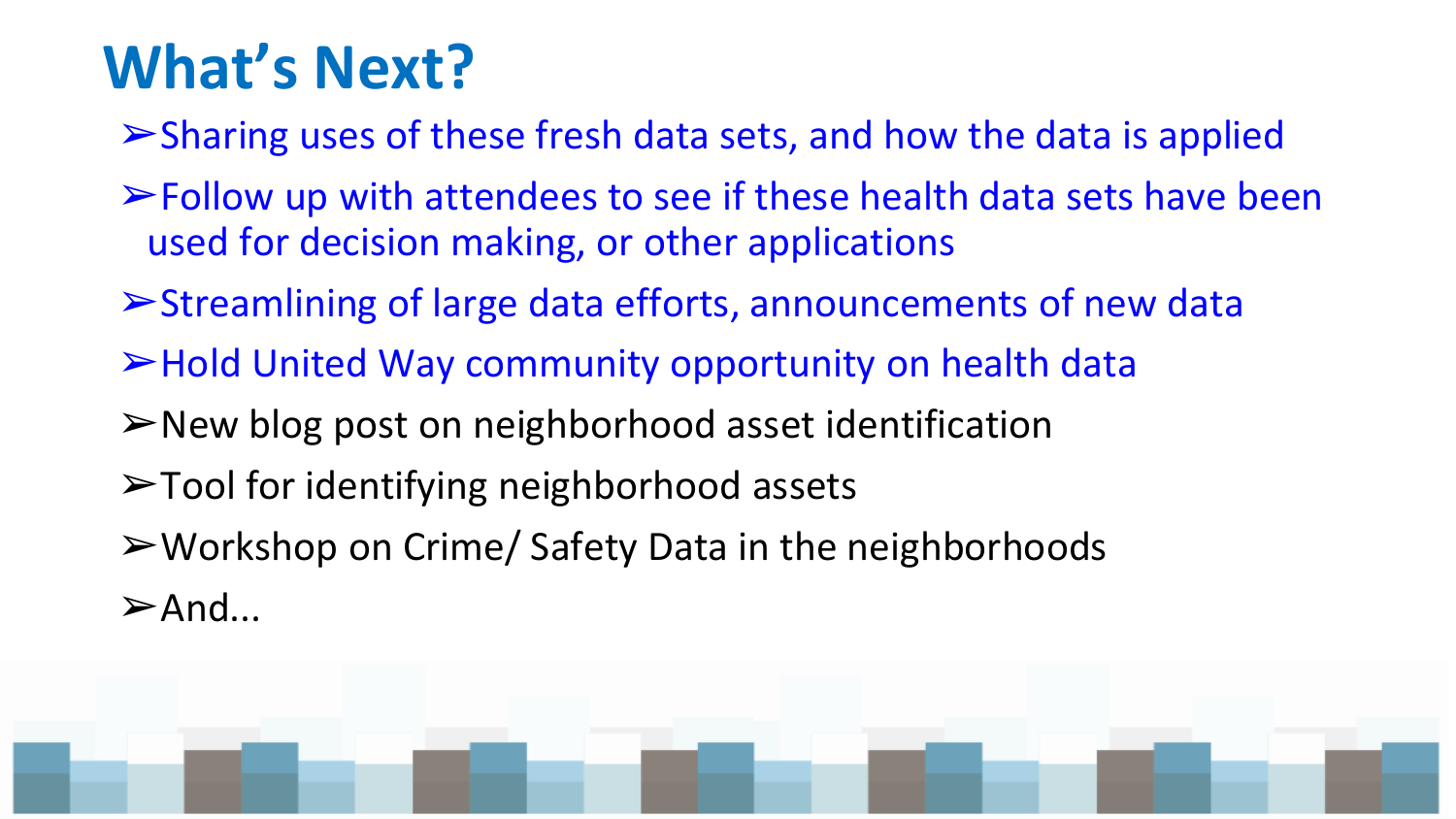**SAVE THE DATE DATA DAY May 31, 2017**

Join us for a look at data at the intersection of Public Health, Criminal Justice and Community Development Brought to you by [DATA YOU CAN USE](http://datayoucanuse.org/)